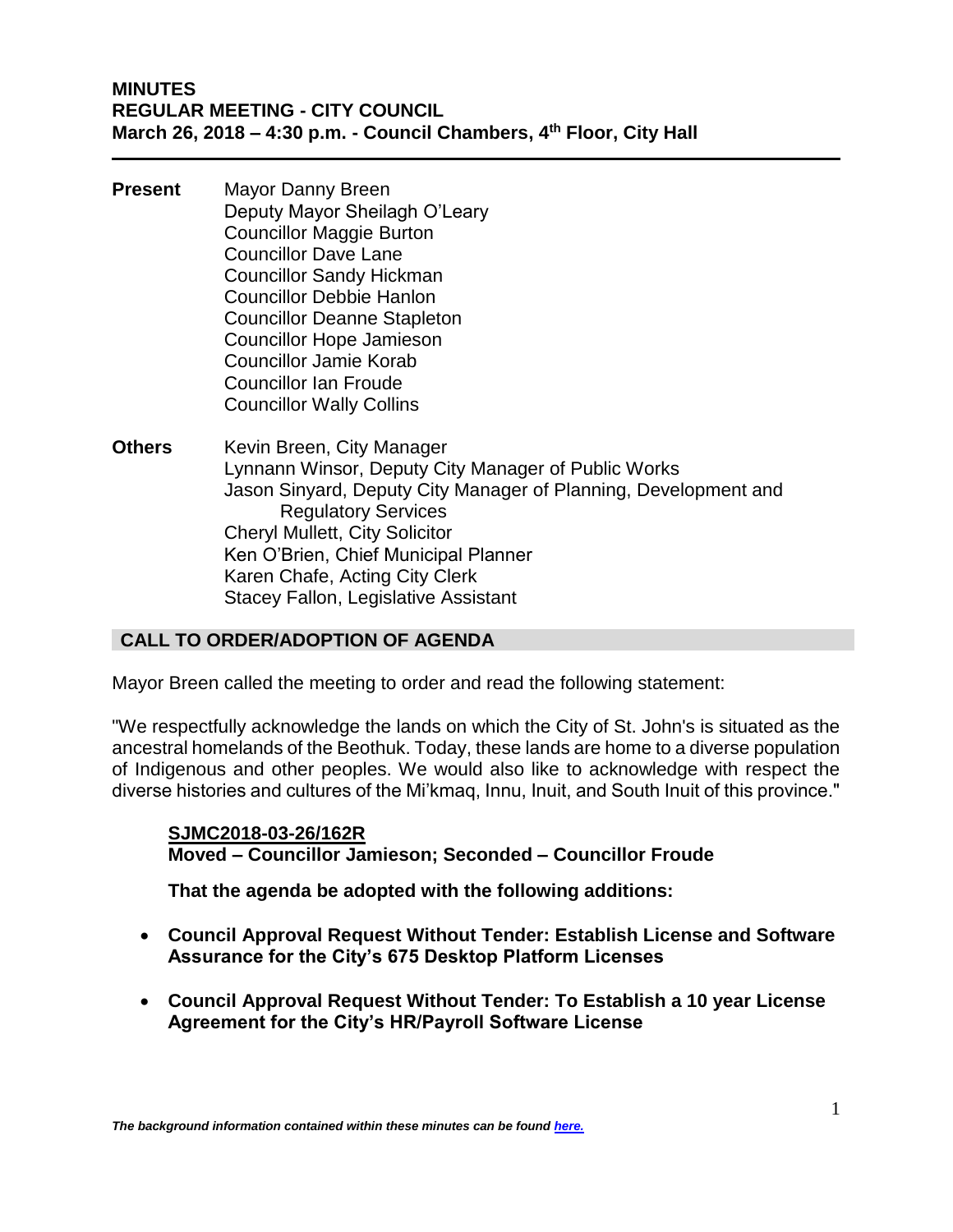- **Council Approval Request Without Tender: Support Service Contract – Covers Servers, Switches, Storage Units for City of St. John's Fire Dept.**
- **Council Approval Request Without Tender: Supply and Delivery of Bulk Chlorine (dry) Tonne Cylinders for all Water and Wastewater Treatment Facilities.**
- **Decision Note dated March 21, 2018 re: Request for Proposals – Consulting Services for the Operation of District Metered Areas**

# **CARRIED UNANIMOUSLY**

### **ADOPTION OF MINUTES**

**SJMC2018-03-26/163R Moved – Councillor Burton; Seconded – Councillor Jamieson**

**That the minutes of March 20, 2018 be adopted as presented.**

## **CARRIED UNANIMOUSLY**

### **NOTICES PUBLISHED**

• A Discretionary Use application has been submitted requesting permission to occupy 23 King's Bridge Road, which is a designated Heritage Use Building, as an Office. The business will occupy a floor area of 93 m2 and will operate Monday to Friday, 9 a.m. - 5 p.m. The business will employ six (6) employees and on-site parking is available.

**SJMC2018-03-26/164R Moved – Councillor Burton; Seconded – Councillor Hanlon**

**That Council approve the above application subject to all applicable City requirements.**

# **CARRIED UNANIMOUSLY**

## **DEVELOPMENT PERMITS LIST**

Council considered as information, the above noted for the period of March 15, 2018 to March 21, 2018.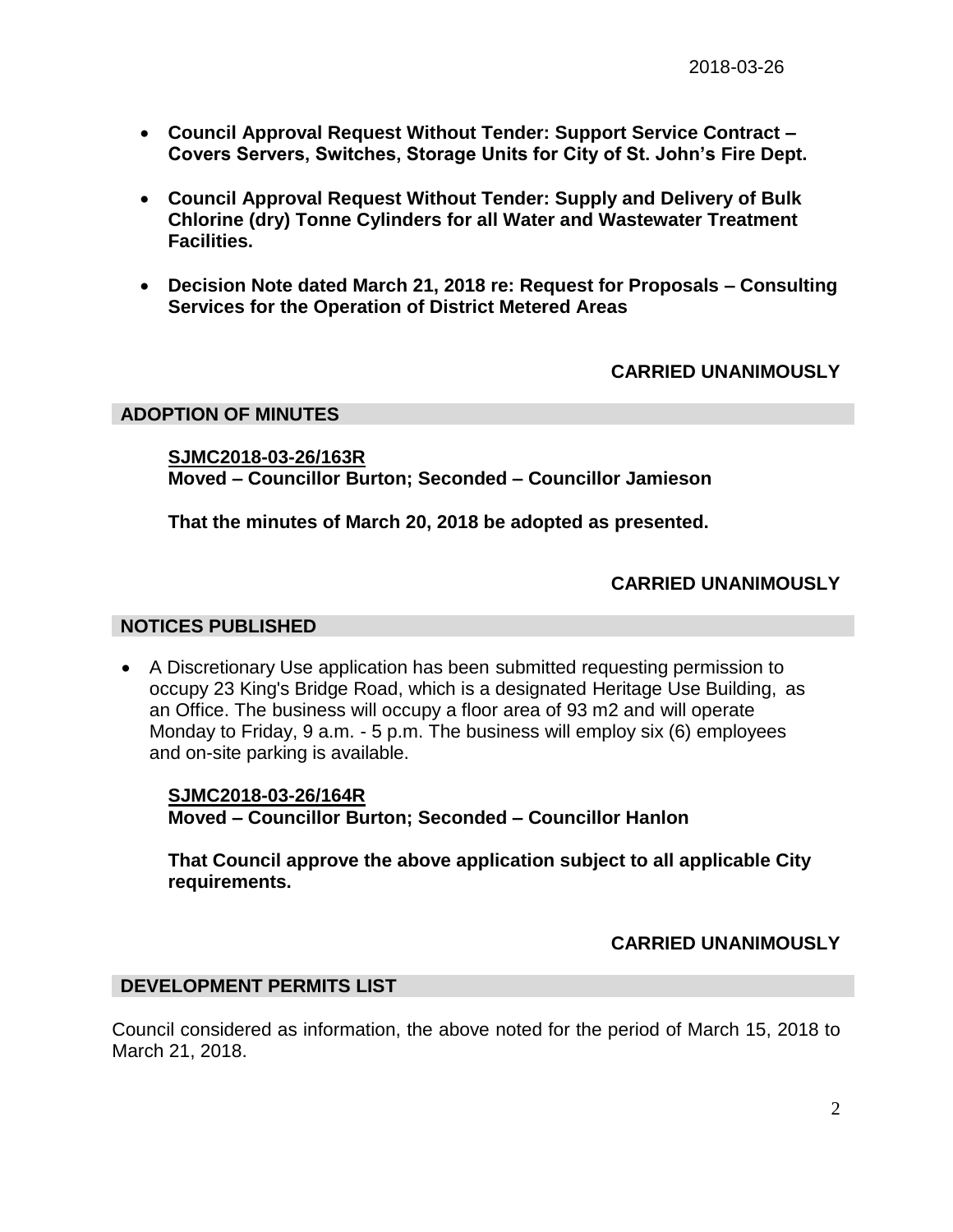## **BUILDING PERMITS LIST**

Council considered, for approval, the above noted for the period of March 15, 2018 to March 21, 2018.

**SJMC2018-03-26/165R Moved – Councillor Burton; Seconded – Councillor Collins**

**That the building permits list dated March 15, 2018 to March 21, 2018 be adopted as presented.**

### **CARRIED UNANIMOUSLY**

#### **REQUISITIONS, PAYROLLS AND ACCOUNTS**

Council considered the requisitions, payrolls and accounts for the week ending March 14, 2018.

### **SJMC2018-03-26/166R**

**Moved – Councillor Burton; Seconded – Councillor Collins**

**That the requisitions, payrolls and accounts for the week ending March 21, 2018 in the amount of \$6,098,386.61 be approved as presented.**

## **CARRIED UNANIMOUSLY**

### **TENDERS/RFPS**

*.*

**Council Approval Request Without Tender: Establish License and Software Assurance for the City's 675 Desktop Platform Licenses**

### **SJMC2018-03-26/167R**

**Moved – Councillor Froude; Seconded – Councillor Lane**

**That the contract for the City's 675 Desktop Platform licenses be awarded to Microsoft Canada in the amount of \$214,763.40. They are the sole supplier of this service.**

**CARRIED UNANIMOUSLY**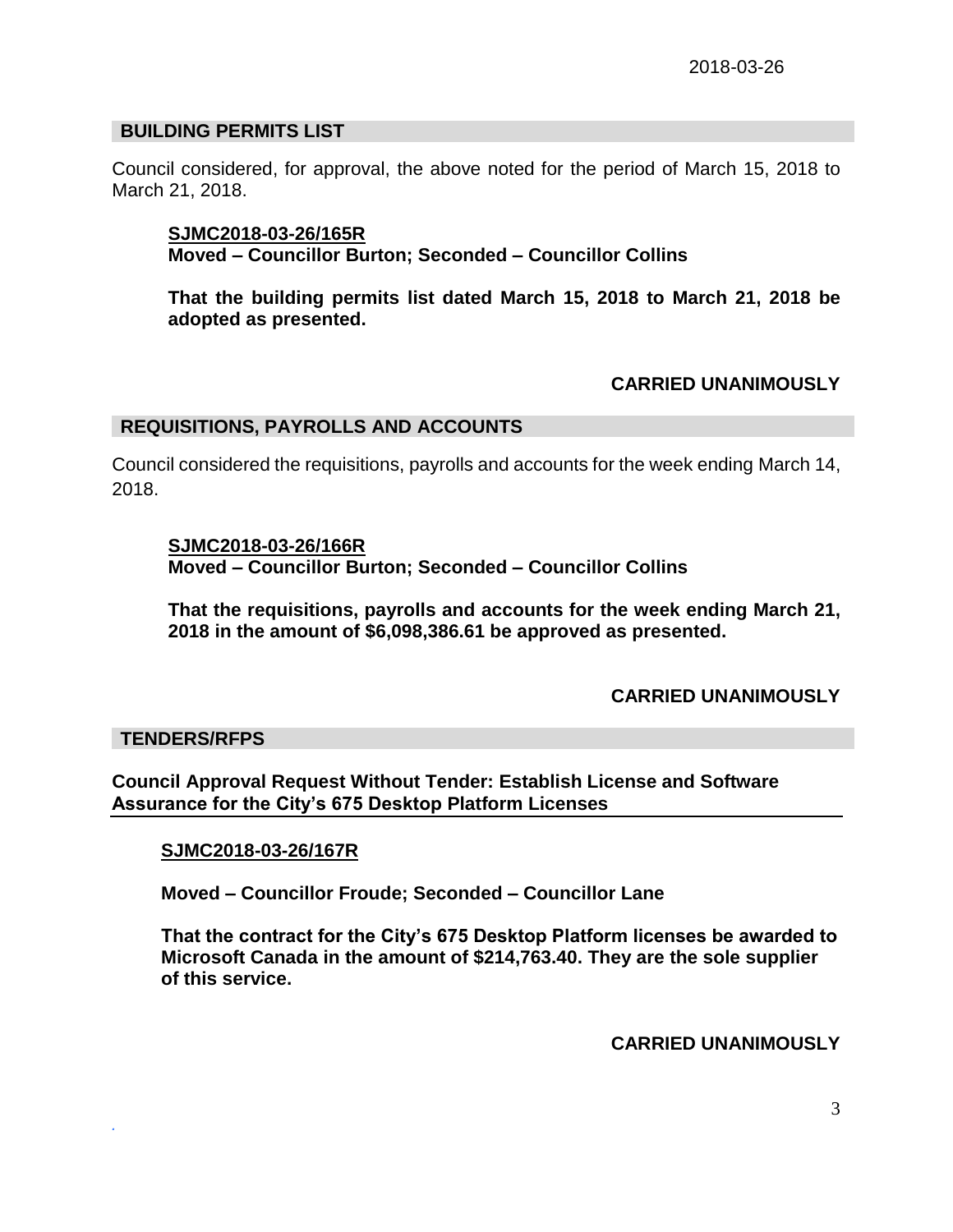**Council Approval Request Without Tender: To Establish a 10 year License Agreement for the City's HR/Payroll Software License**

### **SJMC2018-03-26/168R**

**Moved – Councillor Froude; Seconded – Councillor Lane**

**That this contract for the City's HR/Payroll software license be awarded to StarGarden in the amount of \$100,000. They are the sole supplier of the required license.**

### **CARRIED UNANIMOUSLY**

**Council Approval Request Without Tender: Support Service Contract – Covers Servers, Switches, Storage Units for City of St. John's Fire Dept.**

### **SJMC2018-03-26/169R**

**Moved – Councillor Froude; Seconded – Councillor Lane**

**That this contract for support service for covers, servers, switches and storage units for the City of St. John's Fire Dept. be awarded to Hewlett Packard Enterprise Canada Co. in the amount of \$58,825.20. They are the sole supplier of this service.**

## **CARRIED UNANIMOUSLY**

**Council Approval Request Without Tender: Supply and Delivery of Bulk Chlorine (dry) Tonne Cylinders for all Water and Wastewater Treatment Facilities.** 

### **SJMC2018-03-26/170R**

**Moved – Councillor Froude; Seconded – Councillor Lane**

**That this contract for the supply and delivery of bulk chlorine (dry) tonne cylinders for all water and wastewater treatment facilities be awarded to Brenntag Canada in the amount of \$2,350,000.00. They are the sole supplier of the required product.**

**CARRIED UNANIMOUSLY**